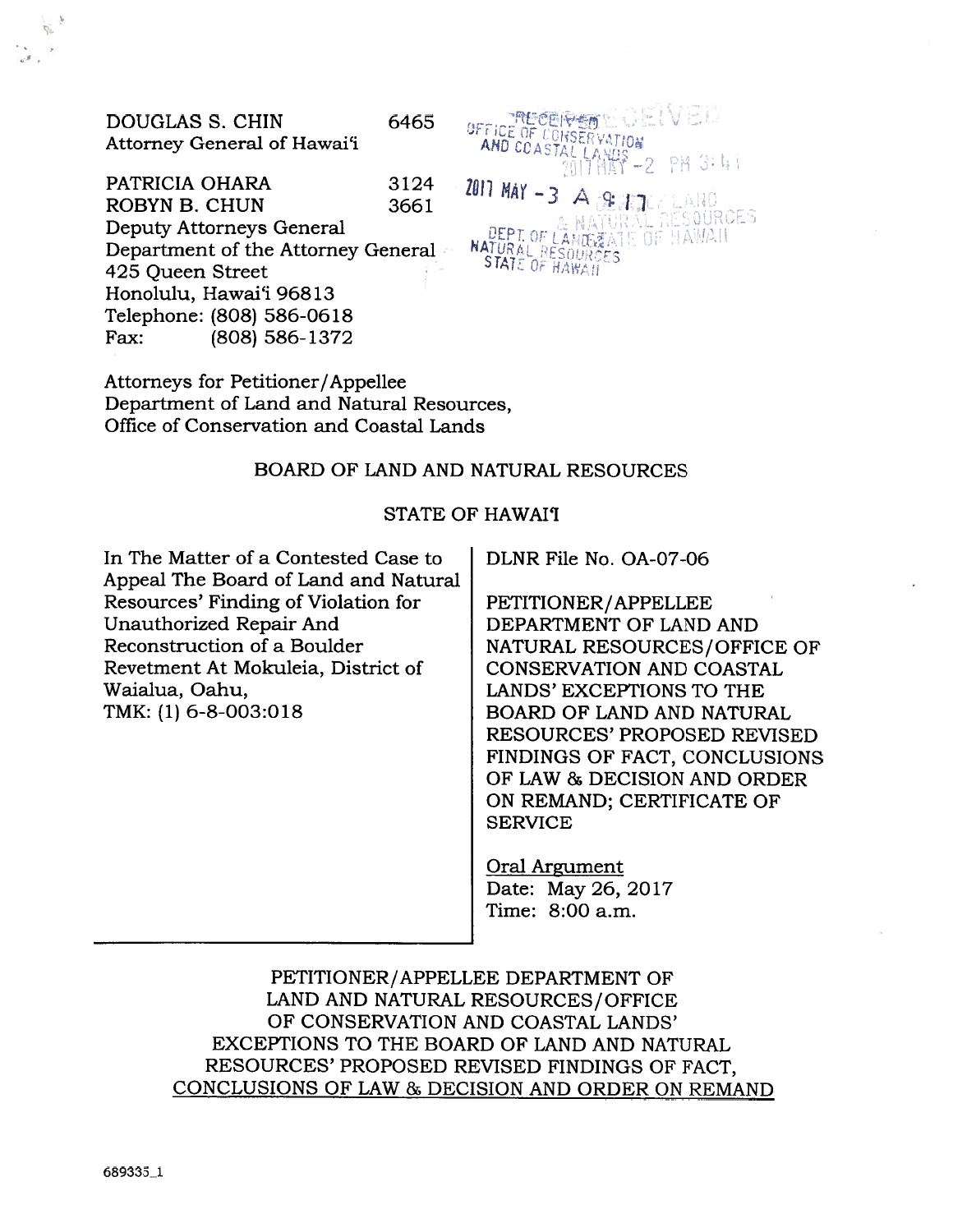Pursuant to Haw. Admin. R. § 13-1-42 and Amended Minute Order Number 22 dated March 30, 2017, Petitioner/Appellee Department of Land and Natural Resources/Office of Conservation and Coastal Lands ("DLNR") submits its exceptions to the Board of Land and Natural Resources' Proposed Revised Findings of Fact, Conclusion of Law & Decision and Order on Remand ("Proposed Decision on Remand"). DLNR takes exception to the Proposed Decision on Remand with respec<sup>t</sup> to OCCL/DLNR's burden to prove not nonconforming use. While the Board of Land and Natural Resources' ("Board") is confined to the Court's Order Remanding Proceedings to Amend Findings of Fact, Conclusions of Law and Decision and Order ("Remand Order"), the conclusions of law pertaining to the parties' respective burdens of proof (set forth below) need to be revised so that the Board's decision is clear and supported by the applicable law.

As the Board notes at the outset of the Proposed Decision on Remand (at p. 1), the Court remanded this case in par<sup>t</sup> "for amended Findings of Fact, Conclusions of Law and Decision and Order. . . regarding whether the DLNR can meet its initial burden to prove by <sup>a</sup> preponderance of the evidence that the original structure was not nonconforming." Respectfully, the Court's conclusion that it was DLNR's burden to prove that the Dailey's original rock structure was not nonconformng is without legal support.

There is no statute or rule that requires that <sup>a</sup> party — not the Daileys or DLNR -- prove that the structure is **not** nonconforming. To the contrary, pursuan<sup>t</sup> to Haw. Admin. R. § 13-5-37 (1994) and Haw. Admin. R.

 $4.5$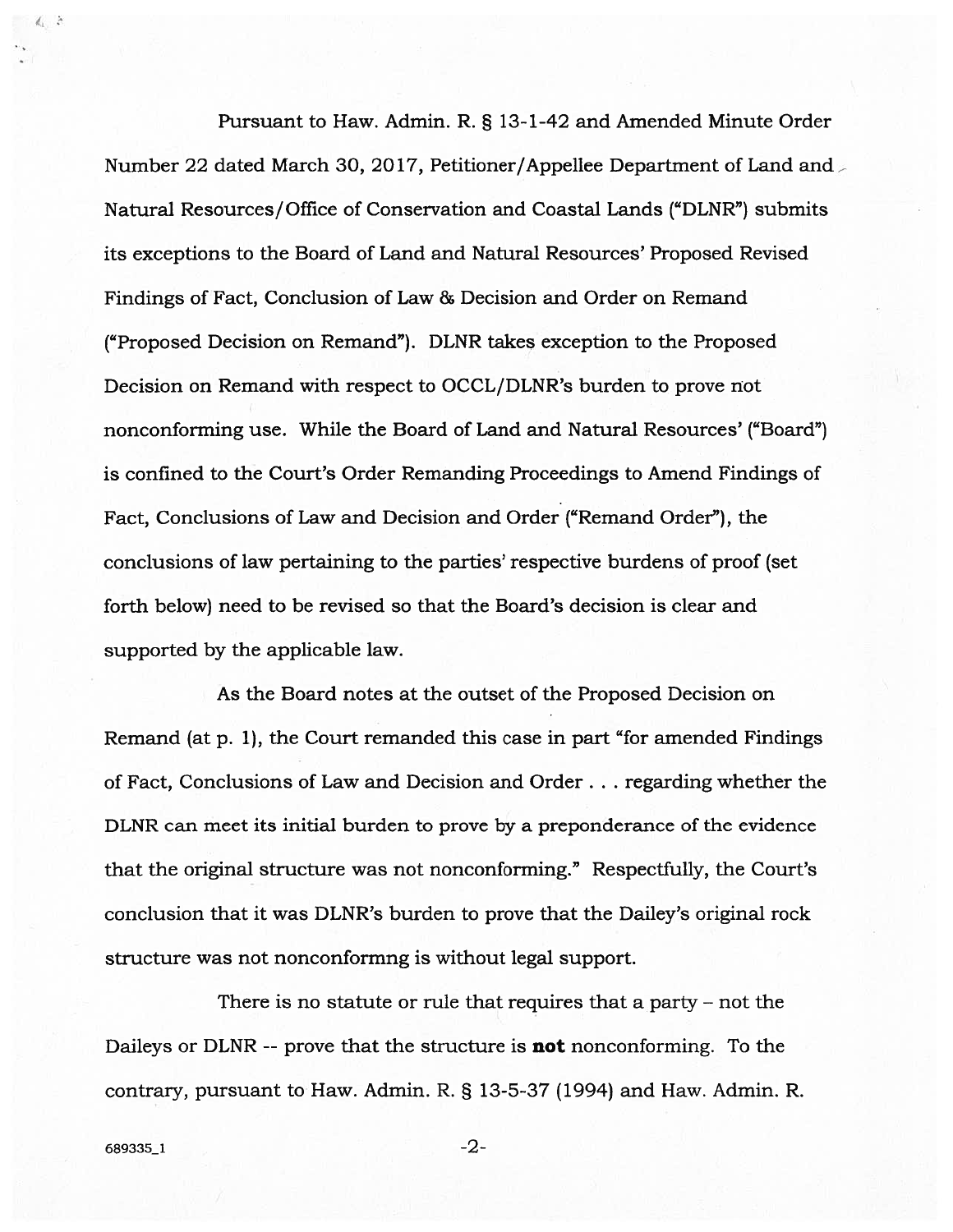§ 13-5-7(f) (2011), the "burden of proo<sup>f</sup> to establish that the land use or structure is legally nonconforming shall be on the applicant." See Proposed Decision, Conclusion of Law, ¶ <sup>50</sup> at 50.

Here, there can be no dispute that the Daileys were the applicant on the conservation district use application ("CDUA") and it was therefore their burden to prove by <sup>a</sup> preponderance of the evidence that their rock structure was legally nonconforming as par<sup>t</sup> of their application. See Haw. Admin. R. § 13-5-35 (1994) (for emergency permits, "if there is <sup>a</sup> question regarding legality, the burden of proof shall be upon the applicant"); Haw. Admin. R. § 13-5-35(c) (2011) (if there is <sup>a</sup> question regarding legality of <sup>a</sup> land use structure, the burden of proof shall be on the applicant). Subsequently, as the Board has properly concluded, when the Daileys claimed legal nonconforming use as an affirmative defense to DLNR's enforcement action, they had the burden of proving their rock structure was <sup>a</sup> nonconforming use. HAR 13-5- 37(a)(1994). See City of Tucson v. Clear Channel Outdoor, Inc., 181 P.3d 219 (Ariz. 2008); Fiano, et al. v. Monahan, 205 A.2d 183 (Conn. 1964). In reviewing the Daileys' CDUA and in bringing this enforcement action, DLNR did not have the burden to prove that the Daileys' rock structure was not nonconforming.

While the Board must comply with the Remand Order, the Proposed Decision on Remand needs to be clarified so that it does not sugges<sup>t</sup> or suppor<sup>t</sup> the erroneous legal conclusion that it was DLNR's burden to prove that the Daileys' rock structure was not nonconforming. The Conclusions of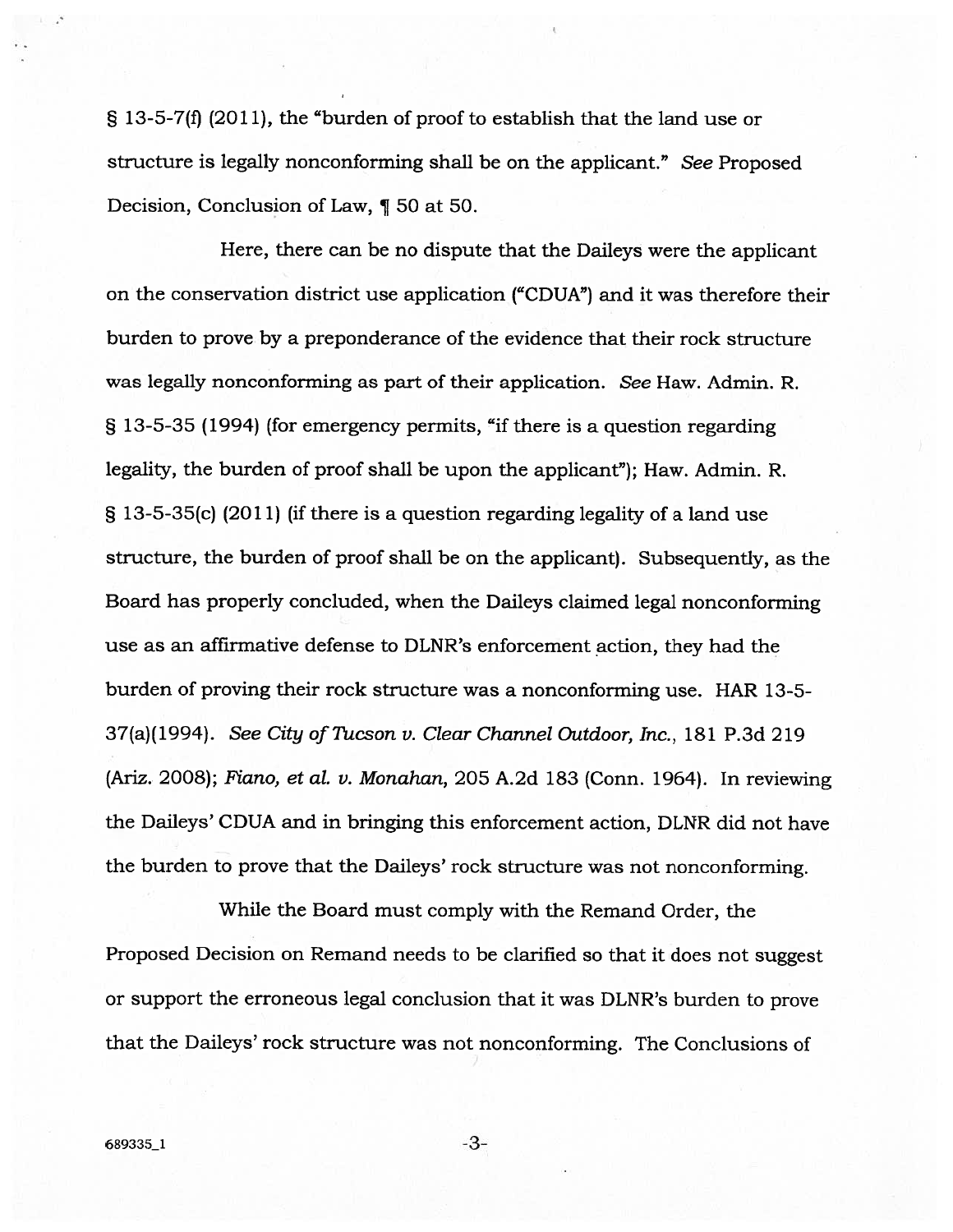Law that need to be clarified are set out below (text to be added is underlined

and deletions are bracketed):

22. On remand, the Circuit Court of the First Circuit instructed the hearings officer and the Board to determine whether OCCL/ DLNR can meet "its initial burden to prove by <sup>a</sup> preponderance of the evidence that the original structure was not nonconforming."

at p.45

22a. The Board has found no authority (and neither of the parties cites to authority) to suppor<sup>t</sup> the legal conclusion that OCCL/ DLNR had the initial burden to prove by <sup>a</sup> preponderance of the evidence that the Dailey's original rock structure was not nonconforming. However, to comply with the Order on Remand, the Board assumes that OCCL/DLNR had the burden to prove the structure was not nonconforming and reviewed the record to determine whether OCCL/DLNR met its burden of proof.

at p. <sup>45</sup>

23. Assuming OCCL/DLNR had the burden to prove that the original rock revetment was 'not nonconforming', OCCL/DLNR would have had to prove either that: (1) it was completed in the shoreline setback area after June 22, 1970 without the required variance; or (2) it was originally built, at least in part, in the conservation district. (There are other ways <sup>a</sup> structure can be not nonconforming, but these are the only possibilities supported by evidence in this record.)

at p. <sup>45</sup>

27. Assuming OCCL/DLNR had the burden of proof, OCCL/DLNR [has] did not, however, [proven] prove <sup>a</sup> post-June 22, 1970 date of completion. OCCL/DLNR had no positive evidence on this point, excep<sup>t</sup> that it was not there in 1967, and from the Fraser testimony, it had been completed by 1978. (FOF 73).

at p. 46

30. Assuming OCCL/DLNR had the burden of proof, OCCL/DLNR['s] cannot meet that burden of proving that the original revetment was completed after June 22, 1970 [cannot be met] solely by rebutting contrary testimony.

atp.46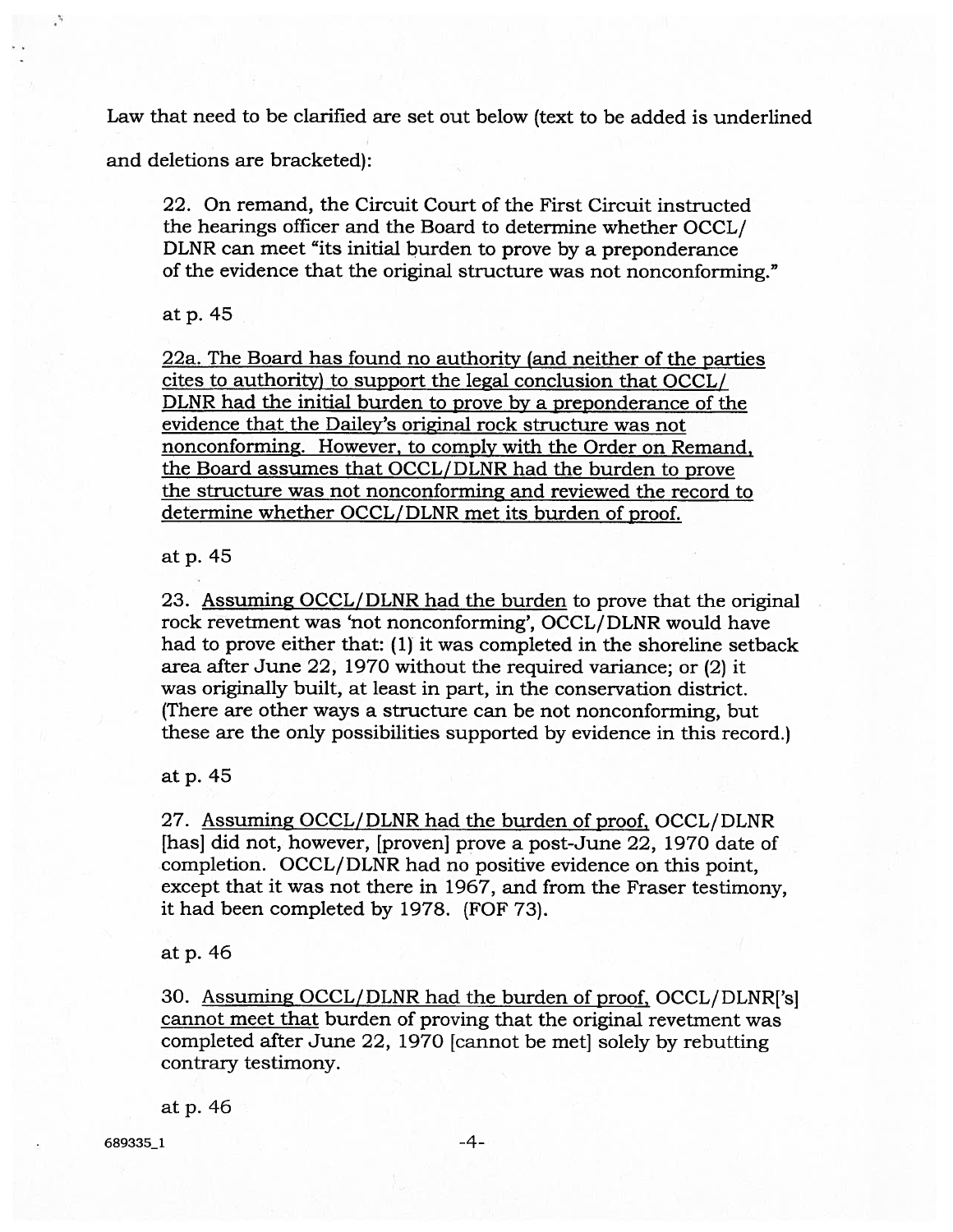40. The remaining conclusions of law, and decision and order are based on the above conclusions of law that assume for purposes of this remand that OCCL/DLNR had the burden of proof and that OCCL/ DLNR did not [has not met its burden to] prove that the original revetment was not nonconforming, and therefore, in this enforcement proceeding, it must be treated as nonconforming according to the court's remand order.

at p. <sup>48</sup>

41. The violation notice served in late <sup>2006</sup> was not for the Daileys having the original revetment. OCCL/ DLNR had dismissed the earlier December 2004 citation for the revetment because [OCCL/ DLNR could not prove, at the time, that the revetment was not nonconforming] it could not be determined at that time that the revetment was nonconforming. (FOF 11, Exh. B-4)

at p. <sup>48</sup>

As noted at the outset, DLNR takes exception to the foregoing conclusions to the extent that they are premised on the Court's incorrect legal conclusion and directive. DLNR's proposed revisions clarify that in complying with the Remand Order, the Board assumes (but does not concur with) the Court's erroneous conclusion concerning DLNR's burden of proving not nonconforming use solely for purposes of the remand.

This enforcement action arises out of the violation notice that DLNR served on the Daileys for violations they committed in 2006 and 2007 not for their original rock structure. See Proposed Decision on Remand, Conclusion of Law ¶ <sup>41</sup> at 48; ¶ <sup>42</sup> at 49. DLNR had the burden of proving the Daileys' violations by <sup>a</sup> preponderance of the evidence (Haw. Rev. Stat. § 91- 10(5); Haw. Admin. R.  $\S$  13-1-35(k)) and DLNR met its burden of proof. See Proposed Decision and Order, ¶2 at <sup>67</sup> (DLNR met its burden of proving by <sup>a</sup>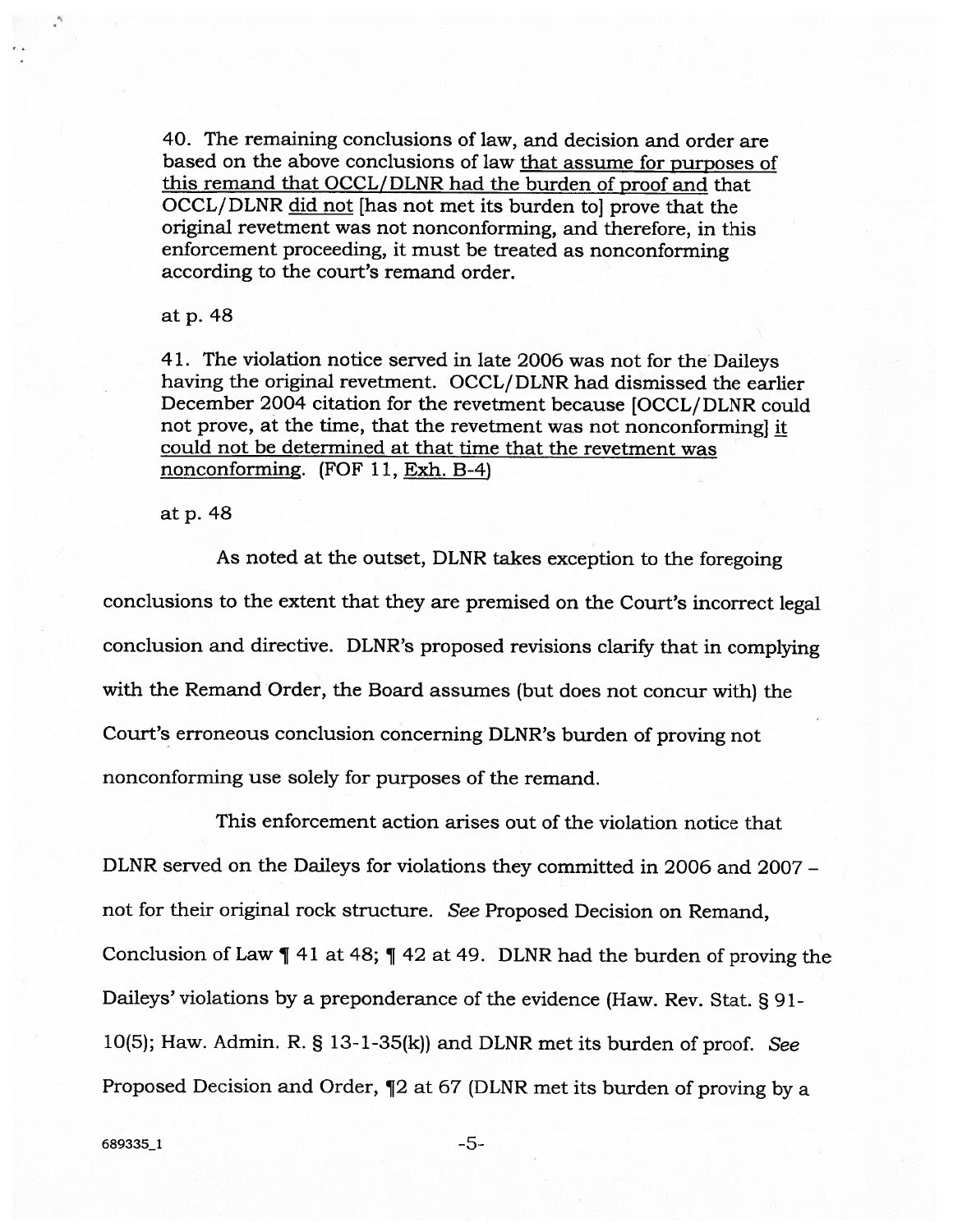preponderance of the evidence that the Daileys violated H.R.S. § 183C-4(b) and FLA.R. § 13-5-30(b)(1994) by the construction work performed on the original loose rock revetment that resulted in <sup>a</sup> new and unauthorized structure).

In defense to DLNR's enforcement action, the Daileys argued that the rock structure was <sup>a</sup> legal nonconforming use of the Conservation District. It was therefore the Dailey's burden to prove nonconforming use and they failed to do so. See Proposed Decision and Order, Conclusions of Law, ¶ <sup>34</sup> at 47; ¶ <sup>64</sup> at <sup>52</sup> citing City of Tucson, <sup>181</sup> P.3d 219, <sup>231</sup> (Ariz. 2008).

For the foregoing reasons, DLNR respectfully urges the Board to clarify the proposed Decisions and Order as set forth above.

DATED: Honolulu, Hawai'i, May 2, 2017.

PATRICIA OHARA ROBYN B. CHUN Deputy Attorneys General

Attorneys for Petitioner/Appellee Department of Land and Natural Resources, Office of Conservation and Coastal Lands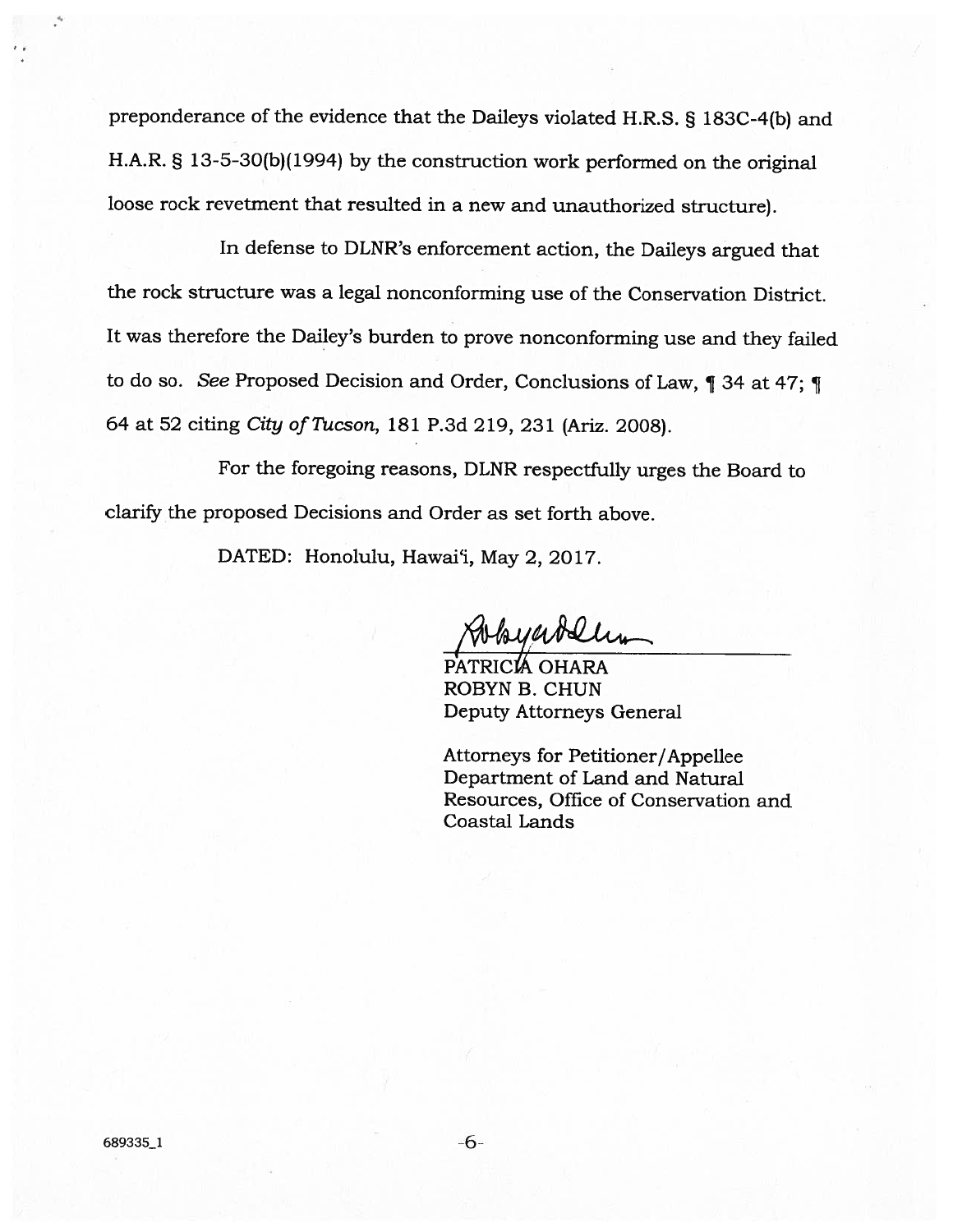# BOARD OF LAND AND NATURAL RESOURCES

# STATE OF HAWAI'I

In The Matter of a Contested Case to DLNR File No. OA-07-06 Appeal The Board of Land and Natural Resources' Finding of CERTIFICATE OF SERVICE Violation for Unauthorized Repair And Reconstruction of <sup>a</sup> Boulder Revetment At Mokuleia, District of Waialua, Oahu, TMK: (1) 6-8-003:018

# CERTIFICATE OF SERVICE

The undersigned hereby certifies that <sup>a</sup> copy of the foregoing

document filed in the above case was duly served on the following parties at

their last known addresses via hand-delivery or U.S. mail, postage prepaid as

shown below:

|                                    | <b>HAND-DELIVERY</b> | <b>U.S. MAIL</b> |
|------------------------------------|----------------------|------------------|
| Lawrence H. Miike, M.D., J.D.      |                      | X                |
| 47-118 Nukupu'u Place              |                      |                  |
| Kaneohe, HI 96744                  |                      |                  |
| lhmiike@hawaii.rr.com              |                      |                  |
| <b>Hearing Officer</b>             |                      |                  |
|                                    |                      |                  |
|                                    |                      |                  |
| Colin Lau, Deputy Attorney General |                      |                  |
| Land Transportation Division       |                      |                  |
| Kekuanao'a Building                |                      |                  |
| 465 South King Street, Room 300    |                      |                  |
| Honolulu, HI 96813                 |                      |                  |
| Colin.j.lau@hawaii.gov             |                      |                  |
| Counsel for the Tribunal           |                      |                  |
|                                    |                      |                  |